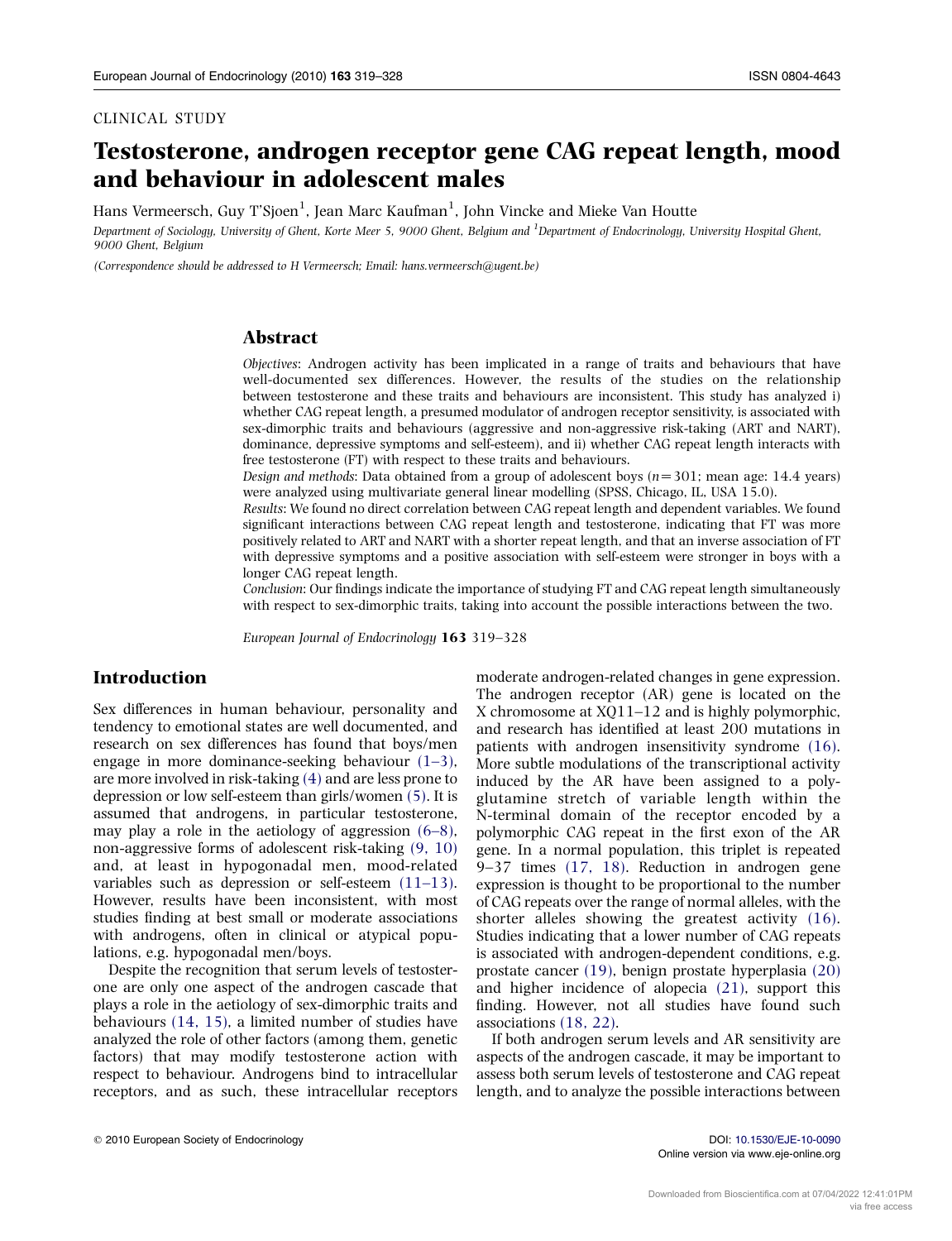the two. Some studies have already documented these interactions. It was found, for example, that the AR gene CAG polymorphism contributed modestly to the between-subject variation in testosterone action on body composition in community-dwelling elderly individuals [\(23\).](#page-8-0) In addition, it has been shown that the CAG repeat polymorphism modulates responses induced by testosterone replacement therapy in hypogonadal men [\(24, 25\)](#page-8-0).

It has been proposed that CAG repeat length may be relevant with respect to explaining androgen-related behaviours as well. Several studies in humans have found that the presence of shorter alleles of the AR gene was related to attention deficit hyperactivity disorder (ADHD), conduct disorder and oppositional defiant disorder [\(26\)](#page-8-0) and to violent criminal behaviour [\(27\).](#page-8-0) Others found that the relationship with criminal activity was small at best [\(28\)](#page-8-0). Evidence of a relationship between CAG repeat length and personality traits has been inconsistent as well, with some studies finding that AR was related to personality traits such as Eysenck's psychoticism [\(29\),](#page-8-0) while others found no such association [\(30\)](#page-8-0) or found tendencies for an inverse association [\(31\)](#page-8-0) in boys.

Studies on the existence of interactions between CAG repeat length and testosterone with respect to sexdimorphic behaviour or traits, however, are scarce. One study of middle-aged men showed depressive symptoms to be inversely associated with total testosterone (TT) in men with shorter CAG repeat lengths, but not in men with moderate and longer CAG repeat lengths [\(32\).](#page-8-0)

In this study we have analyzed, in a sample of adolescent boys of Caucasian origin, the interactions between testosterone and CAG repeat length polymorphism as a modulator of AR sensitivity with respect to adolescent risk-taking and aggression, dominance, symptoms of depressive symptoms and self-esteem. These traits and behaviours were selected because they have well-documented sex differences, and because evidence exists on the relationship between testosterone and these traits and behaviours.

# Methods

## Subjects

Data presented in this paper are part of ADORISK, which is a larger study on the social and biological determinants of the sex gap in adolescent risk-taking. The target group of this study was the population of third-grade secondary school students (average age 14–15 years). The project was set up in collaboration with the Belgian Centres for Pupil Coaching (CPCs), which are associated with public authority schools and private schools. Four CPCs in four Flemish cities hosted the data collection. All third-grade students attending a routine medical consultation at the CPCs were given the

opportunity to participate in the research project in exchange for an incentive. Only students who had given their full written consent, and whose parents had given their full consent, were allowed to participate. The ethics committee of the University Hospital of Ghent (Belgium) approved informed consent letters and privacy guarantees. Seventy-one percent of the eligible students participated, resulting in a total sample of 301 boys and 298 girls. This paper focuses on the sample of boys. A comparison between the distribution of the adolescents in the Flemish third-grade population and in this study's sample across the different tracks of the educational system – general, technical, vocational and art education – showed that the latter sample was relatively well balanced. Detailed information on the study design can be found in earlier publications [\(10\)](#page-8-0).

## Operationalization and measurement

**Independent variables** Hormone assays. Blood samples were collected by a nurse, and were frozen at  $-80$  <sup>o</sup>C until assay. All blood samples were collected between 0900 and 1130 h; 70.8% were collected before 1000 h. An ANOVA on boys showed no significant difference in TT, total oestradiol  $(TE<sub>2</sub>)$  and sex hormone-binding globulin (SHBG) samples collected both before and after 1000 h.

Commercial immunoassays were used to determine serum concentrations of TT (Orion Diagnostica, Espoo, Finland) and SHBG (Orion Diagnostica). The assay sensitivity for TT was 10 ng/dl; the intra-assay coefficient of variation (CV) fell between 4.6 and 10.1%, and the inter-assay CV fell between 5.2 and 11.7%. The sensitivity for SHBG was 0.7 nmol/l; the intra-assay CV fell between 2.6 and 8.5%, and the inter-assay CV fell between 3.4 and 9.6%. The sensitivity for  $TE_2$  was 0.2 ng/dl; the intra-assay CV was 3% and the inter-assay CV was 8.55%.

Free testosterone (FT) and free oestradiol (FE<sub>2</sub>) were calculated from total hormone SHBG and albumin concentrations by means of validated equations derived from the mass action law [\(33\).](#page-8-0) We used FT in the analyses rather than TT, as it is the unbound testosterone that binds to the ARs.

CAG repeat length. Genomic DNA was extracted from EDTA-treated blood using a commercial kit (Qiagen Midi kit, Qiagen Inc). We used PCR to amplify exon 1 of the AR gene with primers 5'-AGCCTGTTGAACTCTTCT-GAGC-3' (sense) and 5'-CTGCCTTACACAACTC- $CTTGGC-3'$  (antisense). After ethanol precipitation, the amplified fragment was directly sequenced on a ABI Prism 310 sequencer (ABI Prism, Perkin-Elmer Applied Biosystems, Foster City, CA, USA) using a BigDye Terminator Cycle Sequencing Reaction kit (ABI Prism, Perkin-Elmer Applied Biosystems). Fragment length was determined by running the GeneScan-400HD Analysis Software (ABI Prism, Perkin-Elmer Applied Biosystems).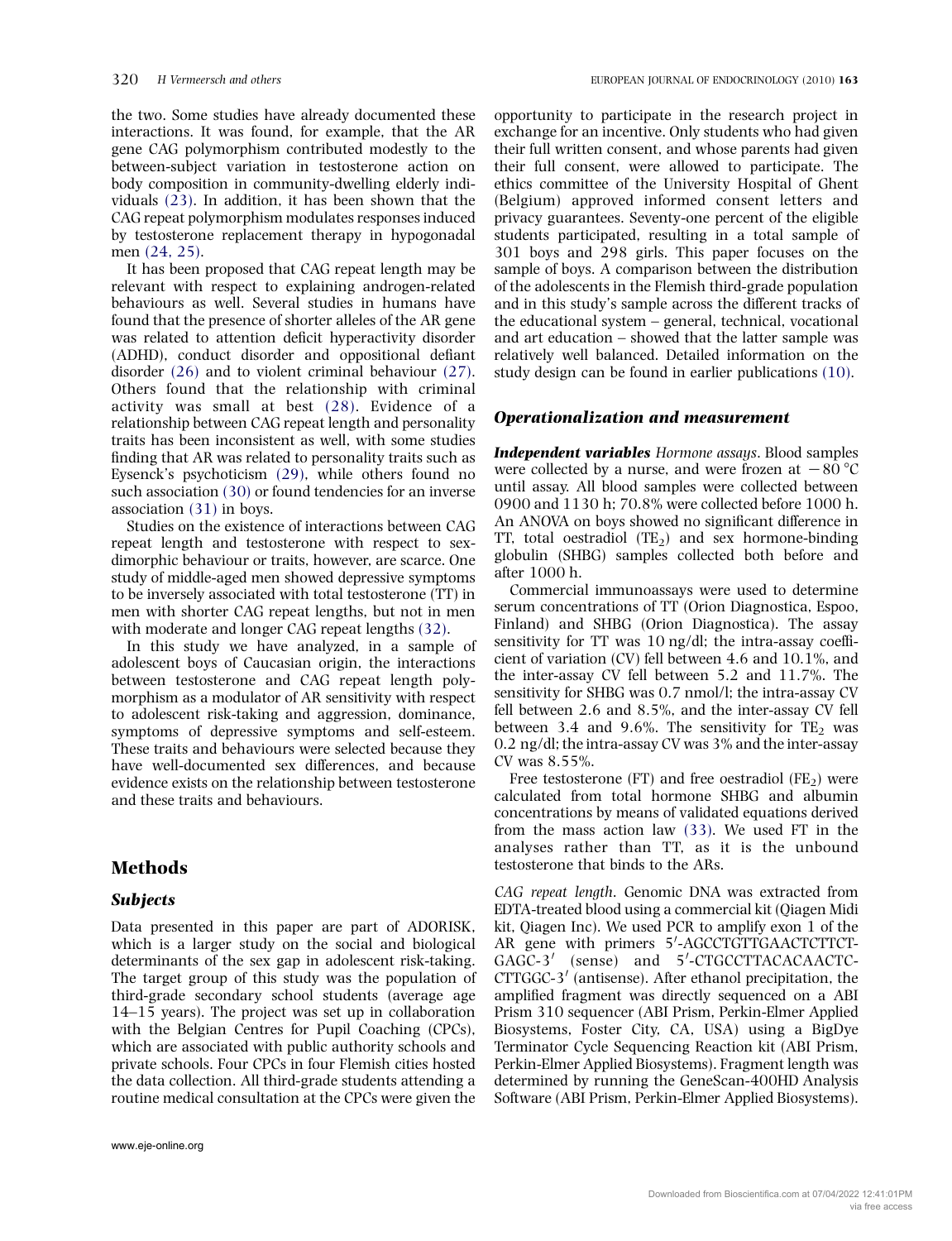<span id="page-2-0"></span>Dependent variables Adolescent risk-taking. Aggressive risk-taking (ART) and non-aggressive risk-taking (NART) scales were developed and validated by confirmatory factor analysis as part of the ADORISK project (full scales included in 10).

To measure ART, we asked our respondents to rate their experience, with six items on a 5-point scale. Items included actual physical aggression (I was involved in fighting at school), threats of violence (I threatened someone with violence) or verbal aggression (I insulted a teacher to his/her face). Cronbach's  $\alpha$  for this scale was 0.79, with the corrected item-total correlations between 0.38 and 0.65. To measure NART, we asked our respondents to rate their experience, with 21 items on a 5-point scale. Items included, e.g. 'I smoked a joint', 'I took a train, tram or bus without paying' and 'I drank five glasses of alcohol in one evening'. Cronbach's  $\alpha$  for this scale was 0.88, with the corrected item-total correlations ranging between 0.38 and 0.66.

Dominance. To measure dominance, respondents were asked to complete the California Psychological Inventory-Dominance (CPI-D) scale. The CPI-D scale [\(34\)](#page-8-0) consists of 11 items to be rated on a 5-point scale. Items include 'I try to surpass others' accomplishments', 'I want to control the conversation' and 'I put people under pressure'. Cronbach's  $\alpha$  for this scale was 0.83, with the corrected item-total correlations ranging between 0.38 and 0.61. The sum of the item scores was used.

Depressive symptoms. To measure depressive symptoms, we used the Centre for Epidemiologic Studies-Depression (CES-D) questionnaire [\(35\)](#page-8-0). The CES-D questionnaire is an often-used and validated instrument [\(36–38\)](#page-8-0) that consists of 20 items to be rated on a 4-point scale. The Dutch translation of this scale [\(39\)](#page-8-0) has good reliability and validity. Cronbach's  $\alpha$  was 0.88, with the corrected item-total correlations ranging between 0.35 and 0.69. The sum of the item scores was used.

Self-esteem. To measure self-esteem, we used a Dutch self-esteem scale [\(40\)](#page-8-0) that is largely based on the Rosenberg self-esteem scale [\(41\),](#page-8-0) and that has been adapted to the Flemish context. The scale consists of 12 items to be rated on a 5-point scale. Cronbach's  $\alpha$  was 0.88, with the corrected item-total correlations ranging between 0.42 and 0.70. The sum of the scores was used.

Control variables Pubertal development. Pubertal development (PD) was measured by the Tanner stage [\(42\)](#page-9-0) and assessed by a physician. Scores were assessed based on both pubic hair and pubis development, using a scale of 1 (prepubertal) to 5 (adult). Scores were totalled, resulting in an index of 2–10.

Age. Age was measured as 'years completed at the time of the research'. Age is especially important, as previous analyses have indicated that the effect of testosterone on risk-taking (non-aggressive and aggressive forms) is more pronounced in older boys than in younger boys: therefore, age X testosterone interactions were included in the analyses.

Ethnicity. Ethnic differences have been reported in average CAG repeat lengths. In our sample, 18 individuals were not of European Caucasian origin (operationalized as having at least one parent of non-European ancestry). This group is too small and too diverse to allow for separate analyses. For this reason, and because differences in cultural background could affect the dependent variables, our study, like other studies [\(43\),](#page-9-0) removed individuals of non-Caucasian ancestry  $(n=18)$  from the analyses.

|                 | Mean  | S.D.   | <b>Observed</b><br>minimum | <b>Observed</b><br>maximum | Normal range<br>(adult men) <sup>a</sup> |
|-----------------|-------|--------|----------------------------|----------------------------|------------------------------------------|
| Age             | 14.4  | 0.74   | 13                         | 18                         |                                          |
| PD.             | 8.38  | 1.9    | $\overline{2}$             | 10                         |                                          |
| TT              | 371   | 161.98 | 13.60                      | 888.30                     | 321-1005                                 |
| TE <sub>2</sub> | 14.74 | 4.85   | 5.49                       | 36.84                      | 13.14-31.34                              |
| <b>SHBG</b>     | 35.75 | 19.16  | 4.93                       | 137.92                     | 10.04-59.5                               |
| $FT$ (ng/dl)    | 8.03  | 4.17   | 0.17                       | 20.01                      | $6 - 25$                                 |
| FE <sub>2</sub> | 0.27  | 0.12   | 0.05                       | 0.79                       | $0.26 - 0.63$                            |
| CAG RL          | 21.76 | 3.06   | 12                         | 35                         | $9 - 37b$                                |
| Body fat $(\%)$ | 12.83 | 6.09   | 2.60                       | 37.30                      |                                          |
| <b>NART</b>     | 39.62 | 9.8    | 23                         | 72                         |                                          |
| <b>ART</b>      | 11.11 | 3      | 6                          | 21                         |                                          |
| Dominance       | 30.05 | 7.27   | 15                         | 45                         |                                          |
| CES-D           | 29.88 | 5.30   | 20                         | 60                         |                                          |
| Self-esteem     | 43.52 | 6.64   | 26                         | 60                         |                                          |

**Table 1** Characteristics of the sample  $(n=283)$ .

PD, pubertal development; TT, total testosterone; FT, free testosterone; TE<sub>2</sub>, total oestradiol; FE<sub>2</sub>, free oestradiol; CAG RL, CAG repeat length; NART, non-aggressive risk-taking; ART, aggressive risk-taking; CES-D, depressive symptoms.

<sup>a</sup>Reference values as indicated by commercial immunoassay kits.

<sup>b</sup>Zitzmann & Nieschlag (2003).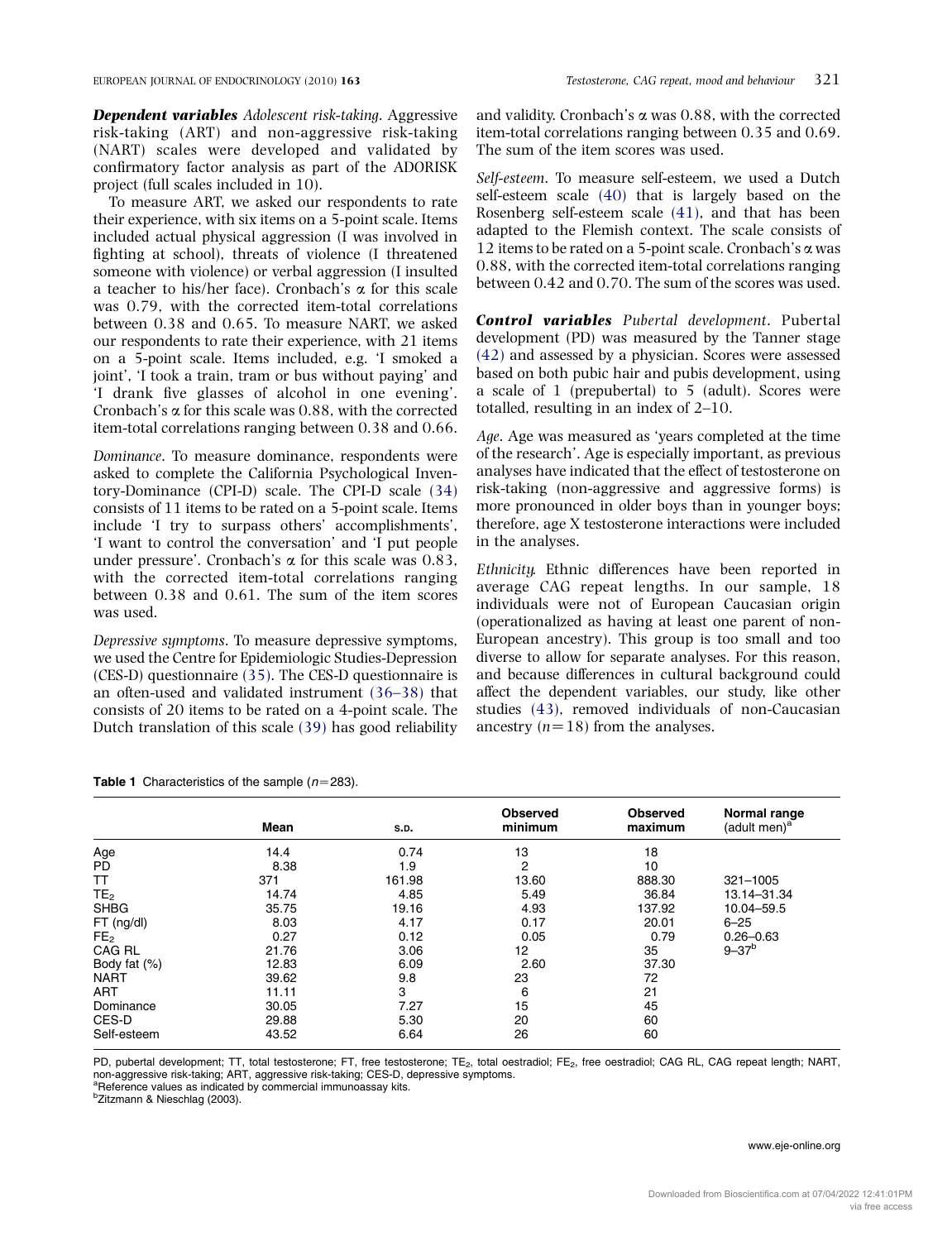<span id="page-3-0"></span>Body fat percentage. Body fat may be related to CAG repeat length, and hormonal values may be associated with body fat [\(44, 45\).](#page-9-0) Body fat percentage was measured by a nurse using leg-to-leg bioimpedance equipment (TBF-300, Tanita Arlington Heights, IL, USA).

Lifestyle factors. SHBG and unbound, bioactive testosterone may be influenced by lifestyle factors such as smoking and alcohol consumption [\(46\)](#page-9-0) and, as such, their relationship with risk-taking and/or any of the mood-related dependent variable may be modified. Smoking and regular alcohol consumption are items that are included in the NART scale, and are as such strongly related to this scale. These variables cannot be easily controlled for as this would strongly increase multicollinearity. However, we controlled for alcohol consumption during the day prior to the study as a binary variable, with '0' indicating 'no consumption' and '1' indicating 'consumption' of alcohol.

#### Analyses

To analyze the relationships between independent and dependent variables, we used multivariate general linear modelling. This technique analyzes the relationship of each predictor variable, and the dependent variables, controlling for all other predictor variables, but also controls for the relationships among the multiple dependent variables.

Analyses were done using three models. In the first model, independent variables without interactions were introduced. In the second model, interaction terms were introduced. To avoid high levels of multicollinearity, independent variables were standardized before product terms were calculated. The effect of  $FE<sub>2</sub>$  was controlled for only in the third model to avoid a potential problem of multicollinearity: FT and  $FE<sub>2</sub>$  are strongly associated, and this may reduce the possibility of differentiating statistically between the effects of FT and FE<sub>2</sub>. Although variance inflation factor (VIF) scores in the analyses that include  $FE<sub>2</sub>$  are moderate and do not exceed 3.05, multicollinearity may inflate the S.E.M. and affect the levels of significance. As such, differences between the results of the second and the third models should be interpreted with care. For this reason, we used an analysis in which FT was regressed on  $FE<sub>2</sub>$  and the standardized residuals were calculated. These residuals – that reflect the variability in  $FE_2$  once FT is controlled for – were then substituted for  $FE_2$  in the analyses presented in the third model. The results of this additional analysis were compared with the results obtained using the third model.

Although CAG repeat length was used as a continuous variable in the analysis, to depict interaction effects, it was categorized by taking the mean repeat length  $(21.69) \pm 0.5$  s.D. (3.03), resulting in short  $(\leq 20; n=94)$ , medium (> 20 and  $\leq 23; n=115$ ) and long ( $>$ 23; n=71) CAG repeat lengths. Because using

|                     |   |                  |              |                  |                                        |                               |                                         | Depressive |             |                 | Body fat   | Alcohol     |
|---------------------|---|------------------|--------------|------------------|----------------------------------------|-------------------------------|-----------------------------------------|------------|-------------|-----------------|------------|-------------|
|                     | 윤 | Age              | ᄂ            | <b>CAG</b>       | <b>NART</b>                            | ART                           | Dominance                               | symptoms   | Self-esteem | FÉ <sub>2</sub> | percentage | consumption |
|                     |   | $0.17^{\dagger}$ |              |                  |                                        |                               |                                         |            |             |                 |            |             |
| Age                 |   |                  | 294<br>0.291 | $358$<br>$-0.50$ |                                        |                               |                                         |            |             |                 |            |             |
|                     |   |                  |              |                  | <b>១</b> ចំនុច<br>១ លី លី ១<br>០ ០ ០ ០ | မ<br>မွေ ၁ ၁ ၁ ၁<br>၁ ၁ ၁ ၁ ၁ | ७ ८ ८ ८ ५ <del>५ ६</del><br>७ ० ० ० ० ० |            |             |                 |            |             |
| <b>DAG</b>          |   |                  |              |                  |                                        |                               |                                         |            |             |                 |            |             |
| <b>VART</b><br>ART  |   |                  |              |                  |                                        |                               |                                         |            |             |                 |            |             |
|                     |   |                  |              |                  |                                        |                               |                                         |            |             |                 |            |             |
| <b>Dominance</b>    |   |                  |              |                  |                                        |                               |                                         |            |             |                 |            |             |
| Jepressive symptoms |   |                  |              |                  |                                        |                               |                                         |            |             |                 |            |             |
| Self-esteem         |   |                  |              |                  |                                        |                               |                                         |            |             |                 |            |             |
|                     |   |                  |              |                  |                                        |                               |                                         |            |             |                 |            |             |
| Body fat percentage |   |                  |              |                  |                                        |                               |                                         |            |             |                 |            |             |
| Alcohol consumption |   |                  |              |                  |                                        |                               |                                         |            |             |                 |            |             |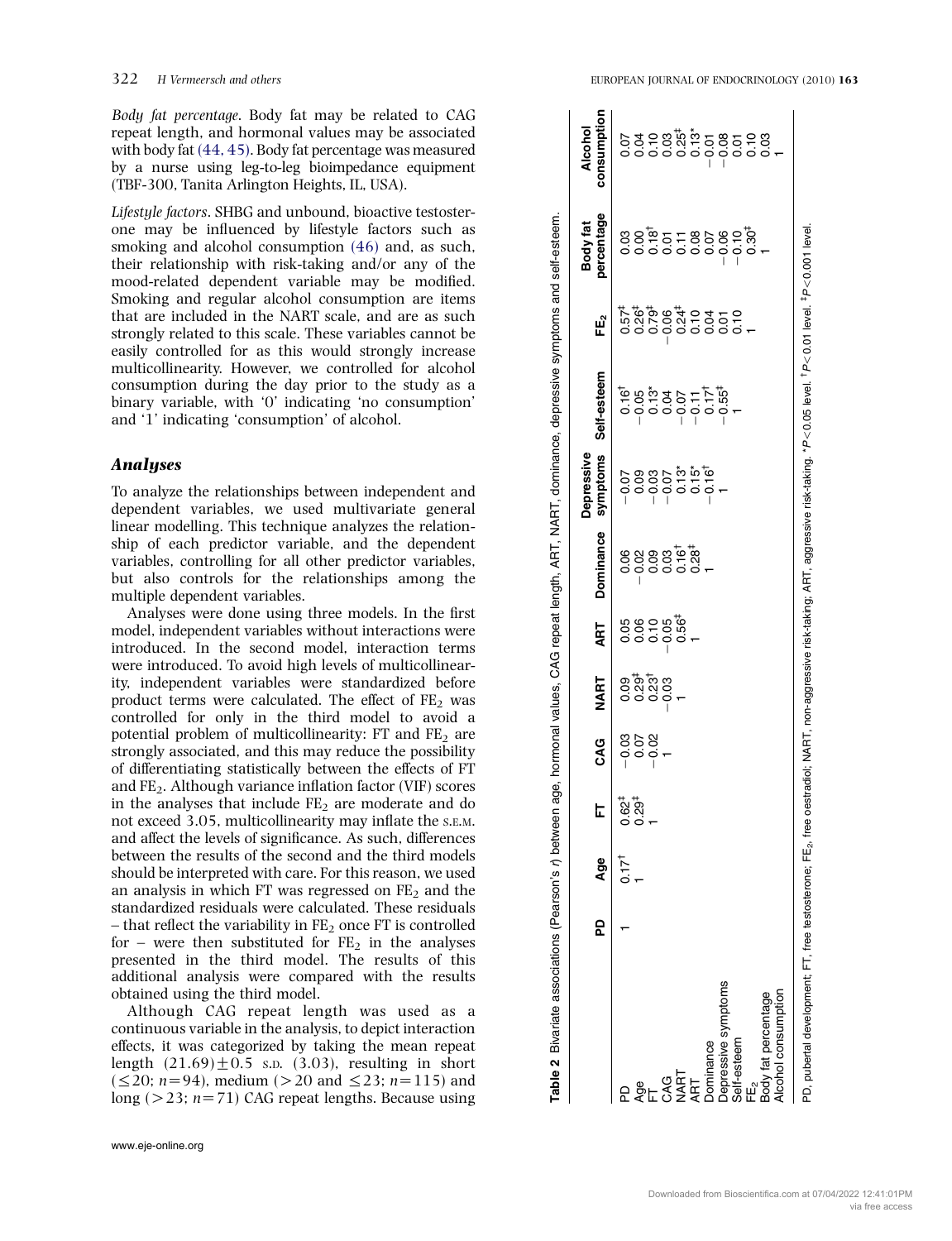<span id="page-4-0"></span>

|                                              |                                                       |                                 |                                                                              |                                                                                    |                                                                                      |                             | Table 3 Multivariate general linear modelling of independent variables and interaction terms on NART, ART, dominance, depressive symptoms and self-esteem. |                                                                                        |                                                                                                                                                                                                                                                                                                                                                                                                                                            |                                                                                                 |                                                                                                                                |                                                                                                              |                                                                                                 |                                                                                                     |
|----------------------------------------------|-------------------------------------------------------|---------------------------------|------------------------------------------------------------------------------|------------------------------------------------------------------------------------|--------------------------------------------------------------------------------------|-----------------------------|------------------------------------------------------------------------------------------------------------------------------------------------------------|----------------------------------------------------------------------------------------|--------------------------------------------------------------------------------------------------------------------------------------------------------------------------------------------------------------------------------------------------------------------------------------------------------------------------------------------------------------------------------------------------------------------------------------------|-------------------------------------------------------------------------------------------------|--------------------------------------------------------------------------------------------------------------------------------|--------------------------------------------------------------------------------------------------------------|-------------------------------------------------------------------------------------------------|-----------------------------------------------------------------------------------------------------|
|                                              | NART                                                  |                                 |                                                                              | ART                                                                                |                                                                                      |                             | Dominance                                                                                                                                                  |                                                                                        |                                                                                                                                                                                                                                                                                                                                                                                                                                            | Depressive symptoms                                                                             |                                                                                                                                |                                                                                                              | Self-esteem                                                                                     |                                                                                                     |
| $B$ (S.E.M.)<br>$P<$<br>Model 1              | Model 2<br>B (S.E.M.)<br>$\mathbf{A}$                 | $B$ (s.e.m.)<br>$P<$<br>Model 3 | $\begin{array}{l} \text{Model 1} \\ B \text{ (s. e. w.)} \\ P < \end{array}$ | $\begin{array}{l} \text{Model 2}\\ B\left(\text{s.E.M.}\right)\\ P<\\ \end{array}$ | $\begin{array}{c} \text{Model 3} \\ B \text{ (s.E.M.)} \\ \text{P} < \\ \end{array}$ | $B$ (S.E.M.)<br>Model<br>a. | $\begin{array}{l} \text{Model 2}\\ B\left(\text{s.e.M.}\right)\\ P<\\ \end{array}$                                                                         | $\begin{array}{c} \text{Model 3} \\ B \text{ (s. e. w.)} \\ \text{P} < \\ \end{array}$ | $\mathsf{B}\left( \mathsf{s}.\mathsf{E}.\mathsf{M}.\right) \\ \mathsf{P} < % \mathsf{M} \mathsf{M} \mathsf{M} \mathsf{M} \mathsf{M} \mathsf{M} \mathsf{M} \mathsf{M} \mathsf{M} \mathsf{M} \mathsf{M} \mathsf{M} \mathsf{M} \mathsf{M} \mathsf{M} \mathsf{M} \mathsf{M} \mathsf{M} \mathsf{M} \mathsf{M} \mathsf{M} \mathsf{M} \mathsf{M} \mathsf{M} \mathsf{M} \mathsf{M} \mathsf{M} \mathsf{M} \mathsf{M} \mathsf{M} \mathsf$<br>Model 1 | $\begin{array}{l} \text{Model 2}\\ B\left(\text{s.e.m.}\right)\\ \text{P}\leqslant \end{array}$ | $\begin{array}{l} \text{Model 3} \\ B \text{(s.e.M.)} \\ \textcolor{red}{P\text{<}} \\ \textcolor{red}{P\text{<}} \end{array}$ | $\begin{array}{l} \textsf{Model 1} \\ B\left(\text{s.e.m.}\right) \\ \textsf{P}< \\ \textsf{P}< \end{array}$ | $\begin{array}{l} \text{Model 2}\\ B\left(\text{s.E.M.}\right)\\ \text{P}\leqslant \end{array}$ | $\begin{array}{l} \text{Model 3} \\ B \text{ (s.E.M.)} \\ \textcolor{red}{P\text{ < }} \end{array}$ |
| Intercept<br>58.82<br>5.79                   | 5.87<br>0.001<br>53.20                                | 5.94<br>0.001<br>54.07          | 12.35<br>1.66                                                                | $1,28$<br>$1,70$<br>$0.001$<br>H                                                   | $\begin{array}{c} 11.23 \\ 1.73 \\ 0.001 \end{array}$                                | 34.88<br>3.04<br>0.001      | $33.85$<br>$3.15$<br>$0.001$                                                                                                                               | 33.65<br>3.20<br>0.001                                                                 | 29.30<br>4.16<br>0.001                                                                                                                                                                                                                                                                                                                                                                                                                     | 29.28<br>4.29<br>0.001                                                                          | 29.97<br>4.34<br>0.001                                                                                                         | 41.52<br>3.73<br>0.001                                                                                       | 41.72<br>3.85<br>0.001                                                                          | $42.07$<br>$3.90$<br>$0.001$                                                                        |
| 0.001<br>윤                                   |                                                       |                                 | 0.001                                                                        |                                                                                    |                                                                                      |                             |                                                                                                                                                            |                                                                                        |                                                                                                                                                                                                                                                                                                                                                                                                                                            |                                                                                                 |                                                                                                                                |                                                                                                              |                                                                                                 |                                                                                                     |
| $-0.52$<br>0.43                              | $\begin{array}{r} -0.18 \\ 0.43 \\ 0.668 \end{array}$ | $-0.26$<br>0.43<br>0.556        | 88<br>0.2863<br>0.063                                                        | 0.0128<br>0.128<br>0.728                                                           | 0.05<br>0.13<br>0.709                                                                | ខ្លួង <b>ខ្លឹ</b>           | 0.3<br>0.3<br>0.698                                                                                                                                        | 0.11<br>0.23<br>0.649                                                                  | 0.31<br>0.523<br>0.523                                                                                                                                                                                                                                                                                                                                                                                                                     | $-0.31$<br>$0.598$                                                                              |                                                                                                                                | $0.27$<br>$0.27$<br>$0.44$                                                                                   | 0.38<br>0.28<br>0.193                                                                           | 33<br>333<br>0.00<br>0.00                                                                           |
| 0.222<br>岀                                   |                                                       |                                 |                                                                              |                                                                                    |                                                                                      |                             |                                                                                                                                                            |                                                                                        |                                                                                                                                                                                                                                                                                                                                                                                                                                            |                                                                                                 |                                                                                                                                |                                                                                                              |                                                                                                 |                                                                                                     |
| 0.012<br>2.18<br>0.86<br>EÊ<br>E             | $\begin{array}{c} 1.73 \\ 0.85 \\ 0.043 \end{array}$  | $1.06$<br>$1.10$<br>0.339       | 0.335<br>0.0.35<br>0.0.0                                                     | 0.14<br>0.25<br>0.562                                                              | 0.18<br>0.32<br>0.575                                                                | 8.438<br>0.438<br>0.0.0     | 0.27<br>0.46<br>0.554                                                                                                                                      | 0.43<br>0.59<br>0.470                                                                  | 888<br>0.976<br>0.976                                                                                                                                                                                                                                                                                                                                                                                                                      | 0.10<br>0.62<br>0.873                                                                           | 0.63<br>0.81<br>0.435                                                                                                          | 0.87<br>0.55<br>0.119                                                                                        | 0.95<br>0.57<br>0.089                                                                           | 0.68<br>0.749<br>0.349                                                                              |
|                                              |                                                       | 3074                            |                                                                              |                                                                                    | 0.31<br>0.31<br>0.858                                                                |                             |                                                                                                                                                            | 0.676<br>0.58                                                                          |                                                                                                                                                                                                                                                                                                                                                                                                                                            |                                                                                                 | 0.81<br>0.301<br>0.301                                                                                                         |                                                                                                              |                                                                                                 | 0.42<br>0.554<br>0.554                                                                              |
| 0.64<br>Age<br>2.73                          | $2.18$<br>0.65<br>0.001                               | 085<br>0.65<br>0.001            | $0.13$<br>$0.486$<br>$0.486$                                                 | $0.03$<br>$0.19$<br>$0.865$                                                        | $0.847$<br>0.847                                                                     | 8885<br>0025                | 0.49<br>0.35<br>0.162                                                                                                                                      | $0.47$<br>0.35<br>0.184                                                                | 0.348<br>0.469                                                                                                                                                                                                                                                                                                                                                                                                                             | 0.98<br>0.47<br>0.040                                                                           | 0.91<br>0.48<br>0.058                                                                                                          | $0.81$<br>0.41<br>0.049                                                                                      | 0.85<br>0.42<br>0.046                                                                           | 0.88<br>0.43<br>0.040                                                                               |
| Body fat<br>0.001                            |                                                       |                                 |                                                                              |                                                                                    |                                                                                      |                             |                                                                                                                                                            |                                                                                        |                                                                                                                                                                                                                                                                                                                                                                                                                                            |                                                                                                 |                                                                                                                                |                                                                                                              |                                                                                                 |                                                                                                     |
| 0.369<br>0.10<br>0.11                        | 0.296<br>$\begin{array}{c} 7.1 \\ 0.10 \end{array}$   | 0.0470<br>0.470                 | 0.456<br>88<br>0.0                                                           | 888<br>000                                                                         | 0.03<br>0.0423<br>0.00                                                               | 882<br>0.082<br>0.082       | 8888<br>000                                                                                                                                                | 0.08<br>0.08<br>0.0235                                                                 | 8841<br>8841                                                                                                                                                                                                                                                                                                                                                                                                                               | 0.10<br>0.087<br>0.187                                                                          | $-0.12$<br>$0.08$<br>$0.118$                                                                                                   | $0.12$<br>$0.07$<br>$0.072$                                                                                  | 0.095<br>0.07<br>$-0.11$                                                                        | $0.13$<br>$0.07$<br>$0.07$                                                                          |
| Alcohol consumption<br>-8.58 -7.57           |                                                       | $-7.51$<br>2.12<br>0.001        | $-1.40$                                                                      | $\frac{8}{9}$ $\frac{8}{9}$<br>$\overline{a}$ o o                                  | $-1.22$<br>0.62<br>0.049                                                             | $0.95$<br>$1.19$<br>$0.963$ | $0.24$<br>$1.14$<br>$0.863$                                                                                                                                | $0.22$<br>$1.14$<br>$0.846$                                                            | $1.55$<br>$1.532$<br>$0.232$                                                                                                                                                                                                                                                                                                                                                                                                               | $1.55$<br>$1.55$<br>$0.245$                                                                     | $1.55$<br>$1.532$<br>$0.232$                                                                                                   | 0.349<br>0.549                                                                                               | $0.39$<br>$1.39$<br>$0.947$                                                                     | 0.3933                                                                                              |
| 2.15<br>0.001                                | $2.12$<br>0.001                                       |                                 | 0.65<br>0.568                                                                |                                                                                    |                                                                                      |                             |                                                                                                                                                            |                                                                                        |                                                                                                                                                                                                                                                                                                                                                                                                                                            |                                                                                                 |                                                                                                                                |                                                                                                              |                                                                                                 |                                                                                                     |
| CAG repeat length<br>$-0.37$ $-0.70$<br>0.65 | 0.65<br>0.284                                         | $-0.65$<br>$0.65$<br>$0.323$    | $-0.02$<br>0.19<br>0.906                                                     | $\begin{array}{r} -0.11 \\ 0.19 \\ 0.553 \end{array}$                              | 0.19<br>0.19<br>0.545                                                                | 0.34<br>0.34                | $0.12$<br>0.35                                                                                                                                             | 0.11<br>0.35<br>0.758                                                                  | $0.45$<br>0.47<br>0.338                                                                                                                                                                                                                                                                                                                                                                                                                    | -0.65<br>0.48<br>0.170                                                                          | $-0.61$                                                                                                                        | 0.356<br>0.356<br>0.85                                                                                       | 0.26<br>0.43<br>0.543                                                                           | 0.28<br>0.43<br>0.513                                                                               |
| $Age \times FI$<br>0.568                     |                                                       |                                 |                                                                              |                                                                                    |                                                                                      | 0.604                       | 0.730                                                                                                                                                      |                                                                                        |                                                                                                                                                                                                                                                                                                                                                                                                                                            |                                                                                                 | 0.48<br>0.200                                                                                                                  |                                                                                                              |                                                                                                 |                                                                                                     |
|                                              | 28<br>285<br>20001                                    | $\frac{34}{360}$ 001            |                                                                              | 9980<br>o o o                                                                      | $\begin{array}{c} 42 \\ 40 \\ 0.05 \\ 0.05 \end{array}$                              |                             | 0.42<br>0.35<br>0.234                                                                                                                                      | $-0.27$<br>0.39<br>0.488                                                               |                                                                                                                                                                                                                                                                                                                                                                                                                                            | $-0.48$<br>0.48<br>0.858                                                                        | 0.48<br>0.936<br>$-0.04$                                                                                                       |                                                                                                              | 1.000<br>0.43<br>0.43                                                                           | 0.43<br>0.43<br>0.955                                                                               |
| CAG repeats XFT                              | 0.73<br>0.033<br>$-1.56$                              | $\frac{1.55}{0.73}$             |                                                                              | 0.45<br>0.21<br>0.035                                                              | $0.45$<br>$0.21$<br>$0.035$                                                          |                             | 0.27<br>0.394<br>0.494                                                                                                                                     | -0.58<br>0.58<br>0.676                                                                 |                                                                                                                                                                                                                                                                                                                                                                                                                                            | $\begin{array}{c} 111 \\ 0.53 \\ 0.038 \end{array}$                                             | $\begin{array}{r} -1.10 \\ 0.53 \\ 0.040 \end{array}$                                                                          |                                                                                                              | 0.98<br>0.48<br>0.041                                                                           | 0.99<br>0.48<br>0.040                                                                               |
| Adj. $\mathsf{R}^2$<br>0.16                  | 0.20                                                  | 0.20                            | 0.01                                                                         | 0.04                                                                               | 0.03                                                                                 | 0.00                        | 0.00                                                                                                                                                       | 0.00                                                                                   | 0.01                                                                                                                                                                                                                                                                                                                                                                                                                                       | 0.02                                                                                            | 0.02                                                                                                                           | 0.03                                                                                                         | 0.04                                                                                            | 0.04                                                                                                |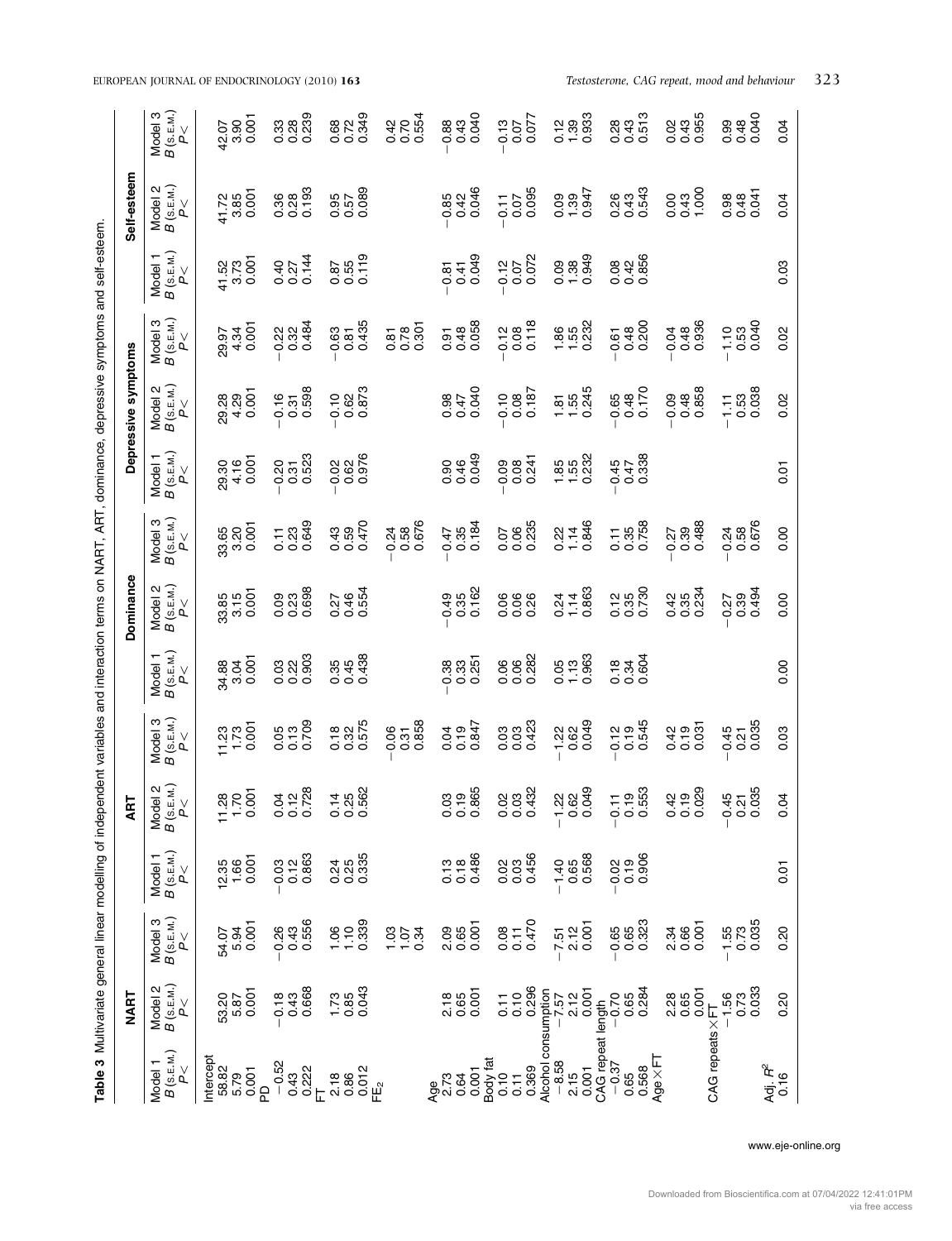<span id="page-5-0"></span>1 S.D. would have resulted in the 'short' category having an insufficient number of cases  $(n=35)$  to analyze, 0.5 S.D. was used. Cut-off values used were similar to those used by others [\(44\)](#page-9-0). Alternative classifications using the 33th and 66th percentiles did not yield visualizations that were substantially different from those presented in this paper.

Missing values were present with respect to PD  $(n=11)$ , CAG repeats [\(1\),](#page-7-0) NART = 3, ART  $(n=2)$ , dominance  $(n=1)$ , CES-D  $(n=1)$  and self-esteem  $(n=1)$ .

## **Results**

#### Univariate analyses

[Table 1](#page-2-0) shows the results of univariate analyses. The mean age was 14.4 years  $(s.D. = 0.74)$ . The mean PD was 8.38 (s.p.  $=$  1.9), and the average mean for TT, SHBG and FT was within the normal range for adult men. The mean CAG repeat length was comparable to what other studies on individuals of Caucasian origin found [\(14\).](#page-8-0) In total, 9.4% of the participants (data not shown in [Table 1](#page-2-0)) reported to have drunk alcohol on the day prior to the study.

## Bivariate analyses

[Table 2](#page-3-0) shows the results of bivariate analyses. FT was related to NART  $(r=0.23; P<0.001)$  and self-esteem  $(r=0.13; P<0.05)$ , but not to dominance or ART. CAG repeat length was unrelated to NART, ART or dominance. FT was related to age  $(r=0.23; P<0.001)$ and PD  $(r=0.61; P<0.001)$ . PD was related to self-esteem ( $r=0.16$ ;  $P < 0.01$ ). FE<sub>2</sub> was related to FT  $(r=0.79; P<0.001)$  and NART  $(r=0.24; P<0.01)$ . Body fat was related to FT  $(r=0.18; P<0.01)$  and FE<sub>2</sub>.  $(r=0.30; P<0.001)$ . Alcohol consumption on the day prior to the study was related to NART  $(r=0.25;$  $P < 0.001$ ) and ART ( $r = 0.13$ ;  $P < 0.05$ ).

#### Multivariate analyses

[Table 3](#page-4-0) shows the results of the multivariate analyses. In the first step, the main effect of the independent variables was assessed. NART was related to age  $(B: 2.73: P < 0.001)$  and FT  $(B: 2.18: P < 0.012)$ , but not to any of the other dependent variables. CAG repeat length was not associated with any of the dependent variables.

In the second step, we tested whether CAG repeat length moderated the relationship between FT and dependent variables. Significant interaction effects were found with respect to NART  $(B=-1.56; P<0.033)$ and ART ( $B = -0.45$ ;  $P < 0.035$ ), indicating that the effect of FT on NART and ART was more pronounced in boys with shorter CAG repeat lengths. While in the strictest sense, no interaction effect between FT and CAG



Figure 1 Testosterone and non-aggressive risk-taking (NART) in boys with i) short ( $\leq$ 20), ii) medium ( $>$ 20 and  $\leq$ 23) and iii) long  $(>23)$  CAG repeat lengths.

repeat length was found with respect to dominance, [Fig. 3](#page-6-0) hints that a relationship between FT and dominance may exist in the short CAG repeat length group, but not in the other groups. Using the categorization outlined in Methods section, a multivariate linear regression (not shown in tables) in the short CAG repeat length category, controlling for age and PD, confirmed an effect of FT  $(B=1.62; P>0.028)$ 



Figure 2 Testosterone and aggressive risk-taking (ART) in boys with i) short ( $\leq$ 20), ii) medium (>20 and  $\leq$ 23) and iii) long (>23) CAG repeat lengths.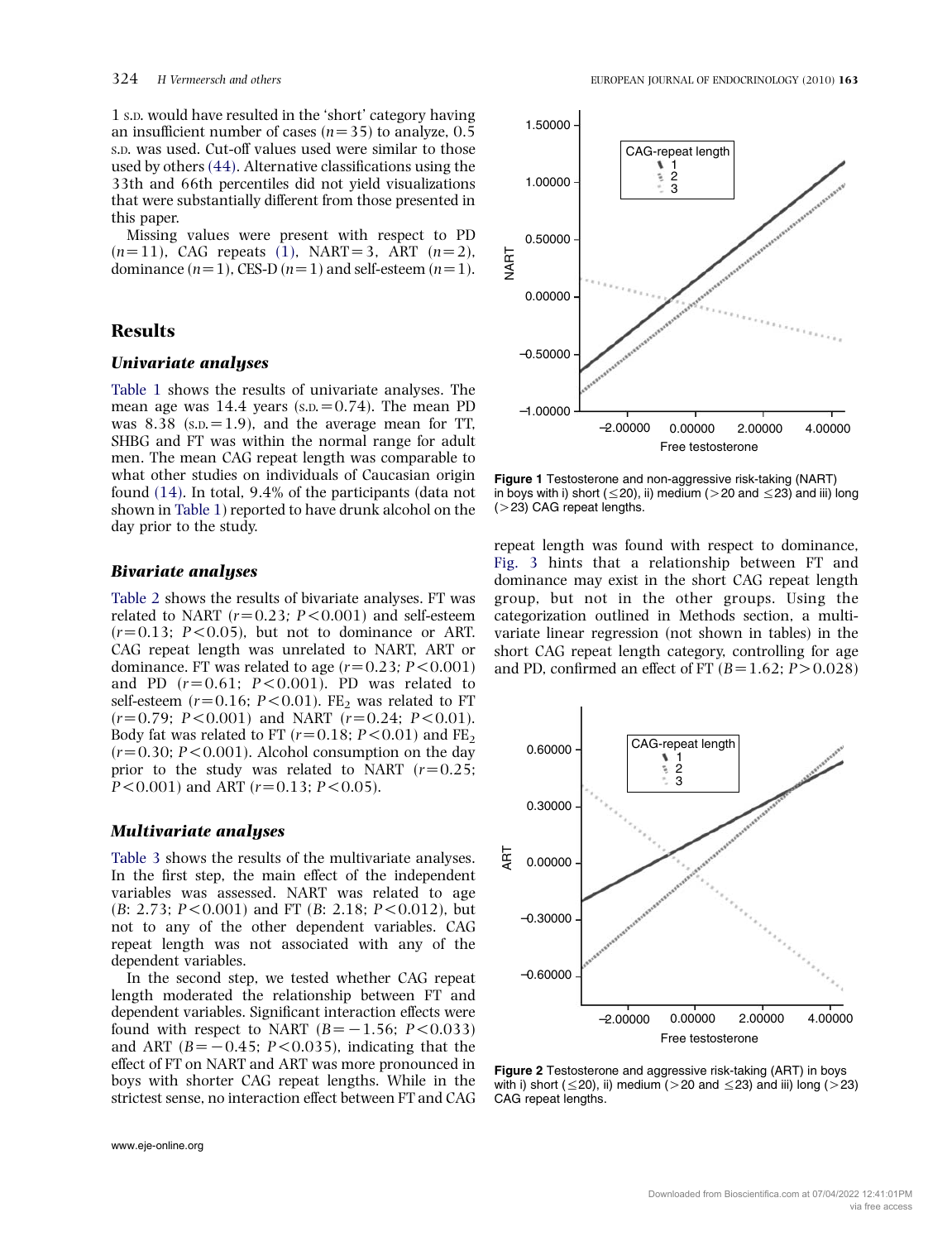<span id="page-6-0"></span>that was absent in the medium  $(B=0.02; P<0.969)$ and the long  $(B=-0.15; P<0.892)$  CAG repeat length categories. However, the effect of FT may not be strong enough when using CAG repeat length as a continuous variable to be translated into an interaction effect.

In addition, significant interaction effects were found between FT and CAG repeat length with respect to depressive symptoms  $(B=-1.11; P<0.038)$  and selfesteem  $(B=0.98; P<0.041)$ , indicating that in boys with long CAG repeat lengths, FT was more strongly and negatively associated with depressive symptoms and more strongly and positively associated with selfesteem. [Figures 1–5](#page-5-0) depict the interaction effects.

As reported in an earlier study [\(10\),](#page-8-0) a significant interaction was found between age and FT with respect to NART  $(B=2.28; P<0.001)$  and ART  $(B=0.42;$  $P < 0.029$ ), indicating that the effect of FT on ART and NART was more pronounced in older boys. No other significant interactions were found.

In the third step, the analyses were presented, controlling for  $FE_2$ .  $FE_2$  was not related to any of the dependent variables. While the direct effect of FT with respect to NART was attenuated and was no longer significant ( $B=1.06$ ;  $P < 0.339$ ), the interaction between CAG repeat length and FT with respect to NART, ART, depressive symptoms and self-esteem remained significant. Replacement of  $FE<sub>2</sub>$  with the standardized residuals obtained from regressing FT on FE<sub>2</sub> (see Methods) did not result in substantially different results in this model, except for the finding that the direct effect of FT on NART remained significant  $(B=1.87; P<0.031; data not shown).$ 



**Figure 3** Testosterone and dominance in boys with i) short  $(\leq 20)$ , ii) medium ( $>$ 20 and  $\leq$ 23) and iii) long ( $>$ 23) CAG repeat lengths.



Figure 4 Testosterone and depressive symptoms in boys with i) short ( $\leq$ 20), ii) medium ( $>$ 20 and  $\leq$ 23) and iii) long ( $>$ 23) CAG repeat lengths.

# Conclusion and discussion

In this paper, we analyzed the relationship between AR sensitivity and testosterone in a sample of adolescent boys. The mean CAG repeat length was 21.76, and is comparable to the number of CAG repeats in healthy Caucasians as reported in other studies [\(14\).](#page-8-0)

In multivariate analyses, FT was related to NART but not to any of the other dependent variables. Unlike some studies [\(26, 27, 29\),](#page-8-0) but consistent with other studies [\(28, 30\)](#page-8-0), we found that CAG repeat length in itself – at least in adolescent boys – was not a direct correlate of behaviour or other traits. However, our analyses do not indicate that CAG repeat length is irrelevant with respect to sex-dimorphic traits and behaviours. We found interactions between FT and CAG repeat length, showing that FT is more strongly related to nonaggressive and aggressive risk-taking in boys with shorter CAG repeat lengths. We also found interactions between FT and CAG repeat length with respect to depressive symptoms and self-esteem, indicating that FT is negatively associated with depressive symptoms and self-esteem in boys with longer CAG repeat lengths. In addition, we found that FT is significantly related to dominance in boys with short CAG repeat lengths, but not to that in boys with medium or long CAG repeat lengths.  $FE<sub>2</sub>$  and body fat were unrelated to any of the dependent variables. Alcohol consumption on the day prior to the study was related to NART and ART, but not to FE<sub>2</sub> or FT.

Our findings are among the first to document this theoretically relevant interaction. These results and previous observations [\(14, 15, 23–25, 32\)](#page-8-0) support the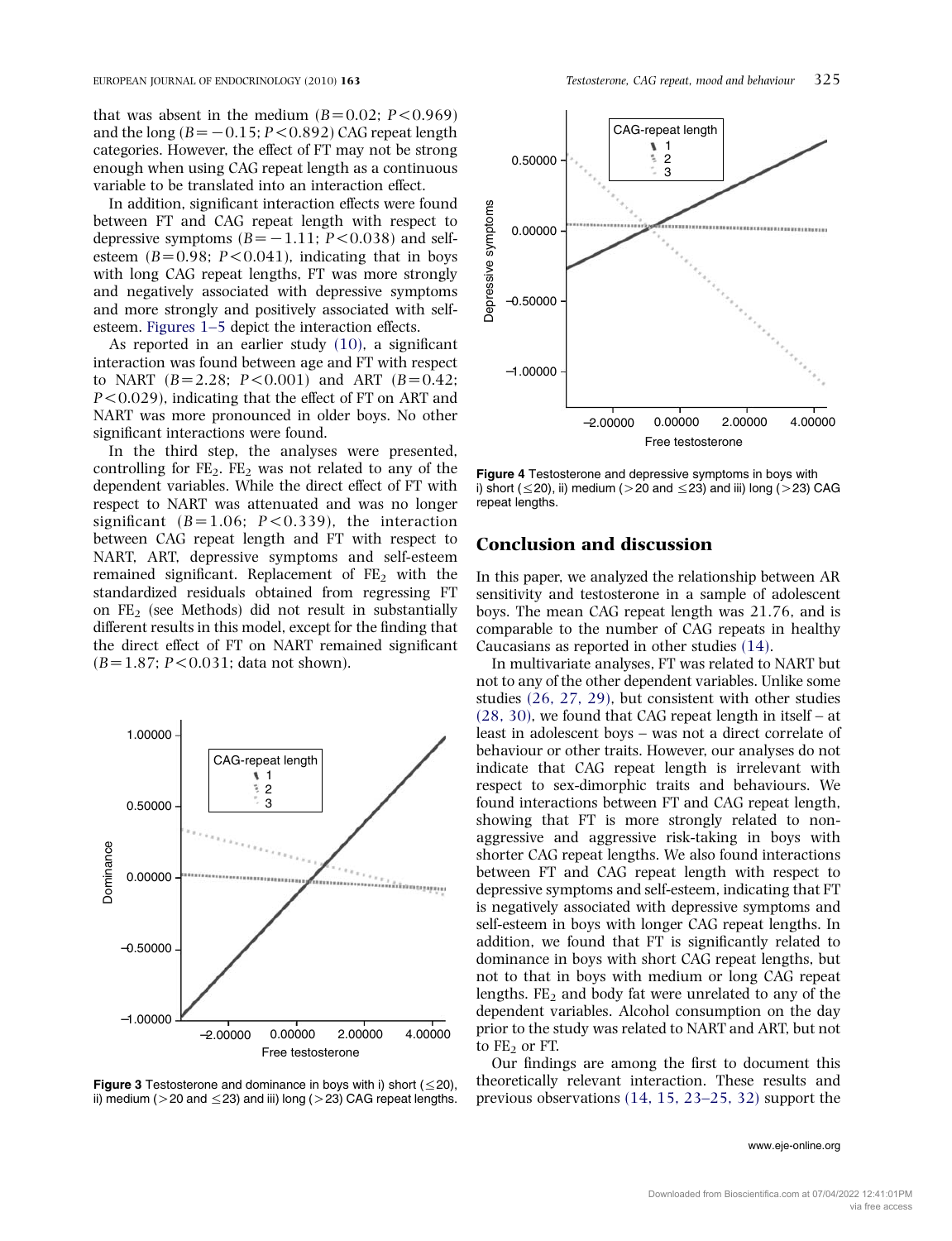<span id="page-7-0"></span>

Figure 5 Testosterone and self-esteem in boys with i) short  $(\leq 20)$ , ii) medium ( $>$  20 and  $\leq$  23) and iii) long ( $>$  23) CAG repeat lengths.

concept that serum testosterone and indicators of AR sensitivity should be studied simultaneously with respect to sex-dimorphic traits and behaviours.

The finding that androgens affect mood mostly in hypogonadal males and rarely in eugonadal males may be consistent with our results that indicate that the effect of FT on depressive symptoms and self-esteem mood was stronger in boys with long CAG repeat lengths. Another study [\(32\),](#page-8-0) however, found that in middle-aged men, depression was significantly and inversely associated with TT in men with shorter CAG repeat lengths, but not with that in men with moderate and longer CAG repeat lengths. A direct comparison between the results presented here and the results from that study is complicated, as the study populations are markedly different in age and average testosterone levels.

There is no theory at hand to explain our finding that the interaction effects with respect to depressive symptoms and self-esteem are different from the interaction effects we found with respect to the behavioural variables. While FT may affect moodrelated and behavioural variables differently depending on AR sensitivity, further research should analyse the complex dynamics between CAG repeat length and FT (including potential compensatory mechanisms between the two) to explain this finding.

Several factors may further hinder the interpretation of the results. First, the study design is cross-sectional; as a result, conclusions only about associations and not about causation can be drawn. Secondly, CAG repeat length is not the only genetic factor involved in AR sensitivity: e.g. the polyglycine tract encoded by a polymorphic GGN repeat in exon 1 of the AR might

have some modulatory effects [\(48, 49\)](#page-9-0); a number of co-activators and co-repressors might further have major, tissue-specific modulating effects on AR transactivation [\(16, 50\)](#page-8-0). In addition, further research should try to control i) for lifestyle-related factors such as smoking, diet and physical activity, and ii) for other non-hormone-related factors such as the social environment in which adolescents act, as both may change the relationships between hormones and mood-related or behavioural outcomes.

The variance explained by the interaction between testosterone and CAG repeat length with respect to depressive symptoms and self-esteem is limited. It may not represent a mechanism that contributes much to the variability in depressive symptoms or self-esteem in a normal population of adolescent boys. The literature suggests that in this respect, the effect of testosterone administration on mood may be present in hypogonadal males, but may be less present in eugonadal males [\(50\).](#page-9-0) In eugonadal males, other individual traits or characteristics of the social environment in which adolescents act may be much more important with respect to depressive symptoms and/or self-esteem.

In summary, in a sample of adolescent boys, using a multivariate design, we found i) no direct relationship between CAG repeat length and risk-taking or dominance, ii) interactions between testosterone and CAG repeat length with respect to NART, ART, depressive symptoms and self-esteem.

#### Declaration of interest

The authors declare that there is no conflict of interest that could be perceived as prejudicing the impartiality of the research reported.

#### Funding

This work was supported by the FWO (Foundation for Scientific Research, Flanders), grant number 31514609.

# References

- 1 Feingold A. Gender differences in personality: a meta-analysis. Psychological Bulletin 1994 116 429–456.
- 2 Luxen MF. Gender differences in dominance and affiliation during a demanding interaction. Journal of Psychology 2005 139 331–347.
- 3 Maccoby EE & Jacklin CN. The Psychology of Sex Differences. Stanford: Stanford University Press, 1974.
- 4 Byrnes JP, Miller DC & Schaffer WD. Gender differences in risk-taking: a meta-analysis. Psychological Bulletin 1999 125 367–383.
- 5 Kessler RC, McGonagle KA, Swartz M, Blazer DG & Nelson CB. Sex and depression in the National Comorbidity Survey, I: lifetime prevalence, chronicity and recurrence. Journal of Affective Disorders 1993 29 85–96.
- 6 Aromaki AS, Lindman RE & Eriksson CJP. Testosterone, aggressiveness, and antisocial personality. Aggressive Behavior 1999 25 113–123.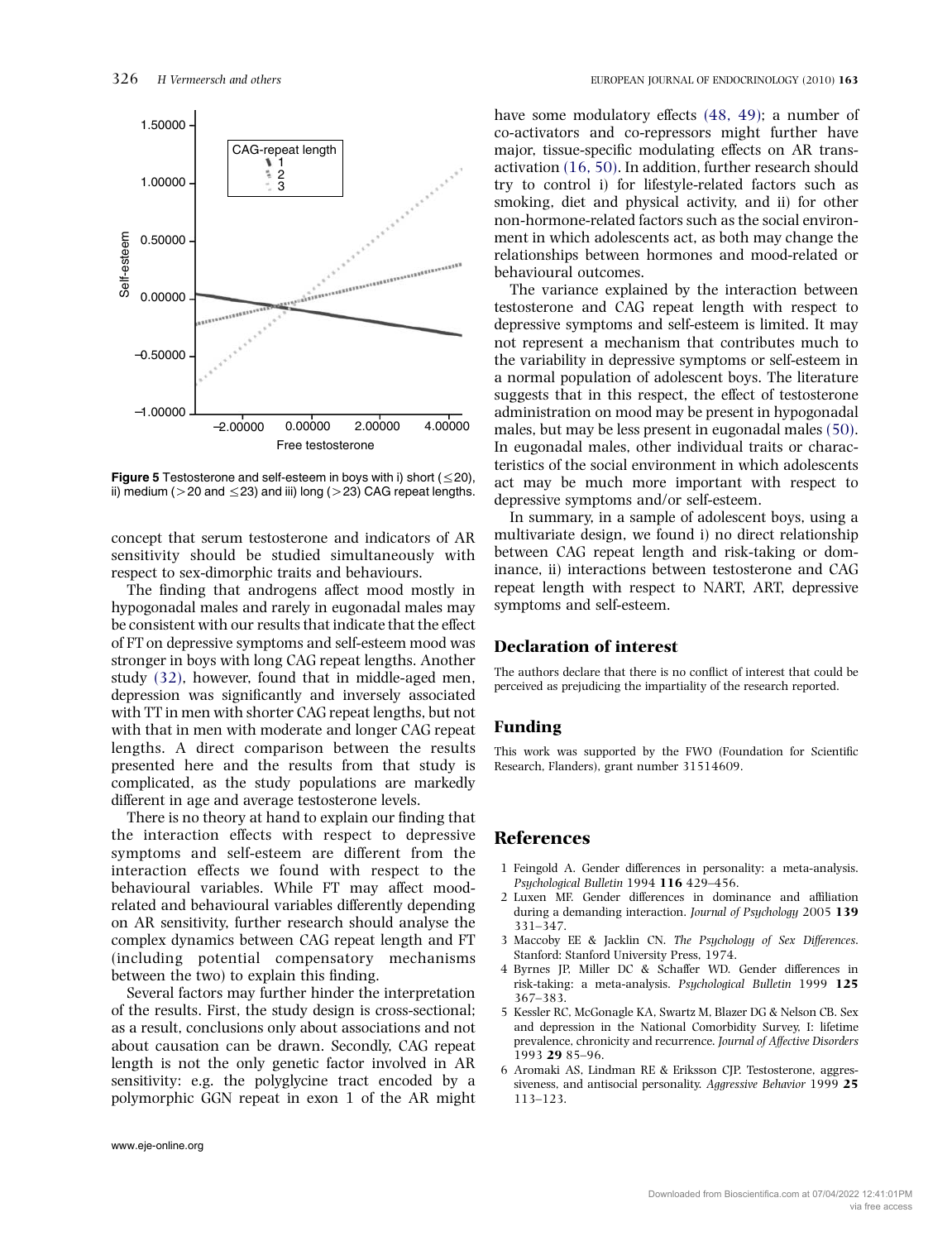- <span id="page-8-0"></span>7 Tremblay RE, Schaal B, Boulerice B, Arsenault L, Soussignan RG, Paquette D & Laurent D. Testosterone, physical aggression, dominance, and physical development in early adolescence. International Journal of Behavioral Development 1998 22 753–777.
- 8 Finkelstein JW, Susman EJ, Chinchilli VM, Knuselman SJ, Darcangelo MR, Schwab J, Demers LM, Liben LS, Lookingbill G & Kulin HE. Estrogen or testosterone increases self-reported aggressive behaviors in hypogonadal adolescents. Journal of Clinical Endocrinology and Metabolism 1997 82 2433–2438.
- 9 Rowe R, Maughan B, Worthman CM, Costello EJ & Angold A. Testosterone, antisocial behavior, and social dominance in boys: pubertal development and biosocial interaction. Biological Psychiatry 2004 55 546–552.
- 10 Vermeersch H, T'Sjoen G, Kaufman JM & Vincke J. The role of testosterone in aggressive and non-aggressive risk-taking in adolescent boys. Hormones and Behavior 2008 53 463–471.
- 11 O'Connor DB, Archer J, Hair WH & Wu FCW. Exogenous testosterone, aggression, and mood in eugonadal and hypogonadal men. Physiology and Behavior 2001 75 557-566.
- 12 Anderson RA, Martin CW, Kung AWC, Everington D, Pun TC, Tan KCB, Bancroft J, Sundaram K, Moo-Joung AJ & Baird DT. 7a-Methyl-19-nortestosterone maintains sexual behavior and mood in hypogonadal men. Journal of Clinical Endocrinology and Metabolism 1999 84 3556–3562.
- 13 Wang C, Swerdloff RS, Iranmanesh A, Dobs A, Snyder PJ, Cunningham G, Matsumoto AM, Weber T & Berman N. Transdermal testosterone gel improves sexual function, mood, muscle strength, and body composition parameters in hypogonadal men. Journal of Clinical Endocrinology and Metabolism 2000 85 2839–2853.
- 14 Zitzmann M & Nieschlag E. The CAG repeat polymorphism within the androgen receptor gene and maleness. International Journal of Andrology 2003 26 76–83.
- 15 Crabbe P, Bogaert V, De Bacquer D, Goemaere S, Zmierczak H & Kaufman JM. Part of the interindividual variation in serum testosterone levels in healthy men reflects differences in androgen sensitivity and feedback set point: contribution of the androgen receptor polyglutamine tract polymorphism. Journal of Clinical Endocrinology and Metabolism 2007 9 3604–3610.
- 16 Choong CS & Wilson EM. Trinucleotide repeats in the human androgen receptor: a molecular basis for disease. Journal of Molecular Endocrinology 1998 21 235–257.
- 17 Hsing AW, Gao YT, Wu G, Wang X, Deng J, Chen YL, Sesterhenn IA, Mostofi K, Benichou J & Chang C. Polymorphic CAG and GGN repeat lengths in the androgen receptor gene and prostate cancer risk: a population-based case–control study in China. Cancer Research 2000 60 5111–5116.
- 18 Platz EA, Leitzmann MF, Rifai N, Kantoff PW, Chen YC, Stampfer MJ, Willett WC & Giovannucci E. Sex steroid hormones and the androgen receptor gene CAG repeat and subsequent risk of prostate cancer in the prostate-specific antigen era. Cancer Epidemiology, Biomarkers and Prevention 2005 14 1262–1269.
- 19 Stanford JL, Just JJ, Gibbs M, Wicklund KG, Neal CL, Blumenstein BA & Ostrander EA. Polymorphic repeats in the androgen receptor gene: molecular markers of prostate cancer risk. Cancer Research 1997 57 1194–1198.
- 20 Giovannucci E, Platz EA, Stampfer MJ, Chan A, Krithivas K, Kawachi I, Willett WC & Kantoff PW. The CAG repeat within the androgen receptor gene and benign prostatic hyperplasia. Journal of Urology 1999 162 269–270.
- 21 Sawaya ME & Shalita AR. Androgen receptor polymorphisms (CAG repeat lengths) in androgenetic alopecia, hirsutism and acne. Journal of Cutaneous Medicine and Surgery 1998 1 9–15.
- 22 Correa-Cerro L, Wöhr G, Häussler J, Berthon P, Drelon E, Mangin P, Fournier G, Cussenot O, Kraus P, Just W, Paiss T, Cantu JM & Vogel W. (CAG)nCAA and GGN repeats in the human androgen receptor gene are not associated with prostate cancer in a French–German population. European Journal of Human Genetics 1999 7 357–362.
- 23 Lapauw B, Goemaere S, Crabbe P, Kaufman JM & Ruige JB. Is the effect of testosterone on body composition modulated by the androgen receptor gene CAG repeat polymorphism in elderly men? European Journal of Endocrinology 2007 156 395–401.
- 24 Zitzmann M, Depenbusch M, Gromoll J & Nieschlag E. Prostate volume and growth in testosterone-substituted hypogonadal men are dependent on the CAG repeat polymorphism of the androgen receptor gene: a longitudinal pharmacogenetic study. Journal of Clinical Endocrinology and Metabolism 2003 88 2049–2054.
- 25 Zitzmann M & Nieschlag E. Androgen receptor gene CAG repeat length and body mass index modulate the safety of long-term intramuscular testosterone undecanoate therapy in hypogonadal men. Journal of Clinical Endocrinology and Metabolism 2007 92 3844–3853.
- 26 Comings DE, Chen C, Wu S & Muhleman D. Associations of the androgen receptor gene (AR) with ADHD and conduct disorder. Neuroreport 1999 7 1589–1592.
- 27 Rajender S, Pandu G, Sharma JD, Ghandi KPC, Singh L & Thangaraj K. Reduces CAG repeat length in androgen receptor gene is associated with violent criminal behavior. International Journal of Legal Medicine 2008 122 367–372.
- 28 Cheng D, Hong CH, Liao DL & Tsai SJ. Association study of androgen receptor CAG repeat polymorphism and male violent criminal activity. Psychoneuroendocrinology 2006 31 548–552.
- 29 Turakulov R, Jorm AF, Jacomb PA, Tan X & Easteal S. Association of dopamine-b-hydroxylase and androgen receptor gene polymorphisms with Eysenck's P and other personality traits. Personality and Individual Differences 2004 37 191–202.
- 30 Jönsson EG, von Gertten C, Gustavsson JP, Yuan OP, Lindblad-Toh K, Forslund K, Rylander G, Mattila-Evenden M, Asberg M & Schalling M. Androgen receptor trinucleotide repeat polymorphism and personality traits. Psychiatric Genetics 2001 11 19–23.
- 31 Loehlin JC, Medland SE, Montgomery GW & Martin NG. Eysenck's psychoticism and the X-linked androgen receptor gene CAG polymorphism in additional Australian samples. Personality and Individual Differences 2005 39 661–667.
- 32 Seidman SN, Araujo AB, Roose SP & McKinlay JB. Testosterone level, androgen receptor polymorphism, and depressive symptoms in middle-aged men. Biological Psychiatry 2001 50 371–376.
- 33 Vermeulen A, Verdonck L & Kaufman JM. A critical evaluation of simple methods for the estimation of free testosterone in serum. Journal of Clinical Endocrinology and Metabolism 1999 84 3666–3672.
- 34 Gough HG & Bradley P. The California Psychological Inventory Manual. Palo Alto, CA: Consulting Psychologists Press, 1996.
- 35 Radloff LS. The CES-D scale: a self-report depression scale for research in the general population. Applied Psychological Measurement 1977 1 2–199.
- 36 Garrison CZ, Waller JL, Cuffe SP, McKeown RE, Addy CL & Jackson KL. Incidence of major depressive disorder and dysthymia in young adolescents. Journal of the American Academy of Child and Adolescent Psychiatry 1997 36 458–465.
- 37 Dierker LC, Albano MB, Clarke GN, Heimberg RG, Kendall PC, Merikangas KR, Lewinsohn PM, Offord DR, Kessler R & Kupfer DJ. Screening for anxiety and depression in early adolescence. Journal of the American Academy of Child and Adolescent Psychiatry 2001 40 929–936.
- 38 Okun A, Stein REK, Bauman LJ & Silver EJ. Content validity of the psychiatric symptom index, CES-depression scale, and state-trait anxiety inventory from the perspective of DSM-IV. Psychological Reports 1996 79 1059–1069.
- 39 Bouma J, Ranchor AV & Sanderman R. Assessment of Depressive Symptoms with the CES-D, Manual (in Dutch). Groningen: Noordelijk Centrum voor ezondheidsvraagstukken/Rijksuniversiteit, Groningen, 1995.
- 40 Brutsaert H. Co-educatie, Studiekansen en Kwaliteit van het Schoolleven. Antwerpen: Garant, 2001.
- 41 Rosenberg M. The Measurement of Self-esteem in Society and the Adolescent Self-image. Princeton: University Press, 1965.